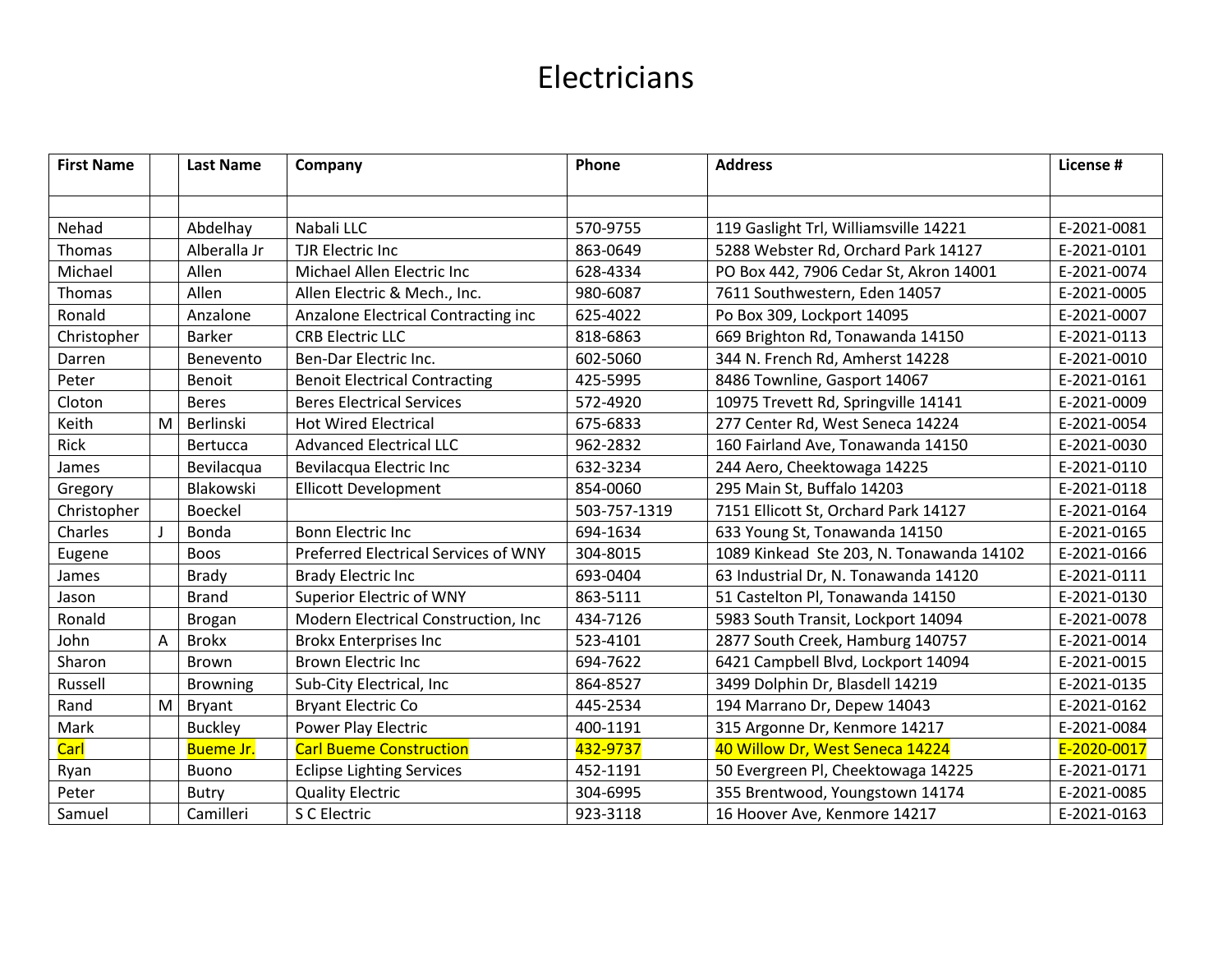| Paul        |   | Carozzolo    | <b>Carozzolo Electrical Services</b> | 830-7746 | 401 Fries Rd, Tonawanda 14150            | E-2021-0153 |
|-------------|---|--------------|--------------------------------------|----------|------------------------------------------|-------------|
| Peter       |   | Castronovo   | <b>PJC Construction</b>              | 310-7719 | 73 Sherbrooke Ave, Willimasville 14221   | E-2021-0083 |
| James       |   | Chadwick     | Frey Electric Construction Co., Inc  | 874-1710 | 100 Pearce Ave, Tonawanda 14150          | E-2021-0042 |
| Matthew     |   | Chmua        | Giammaresi Inc                       | 913-7587 | PO Box 38, Buffalo 14223                 | E-2021-0020 |
| James       | P | Chmura       | <b>RLC Electric</b>                  | 897-1617 | 915 East & West Rd, West Seneca 14224    | E-2021-0089 |
| Kevin       |   | Clark        | Audio Video Tech                     | 912-2063 | 5427 Oakwood, N. Tonawanda 14120         | E-2021-0008 |
| Louis       |   | Colella      | Delta Eleectric                      | 836-7385 | 473 Windermere, Amhest 14226             | E-2021-0027 |
| Christopher |   | Copland      | <b>Waveform Electrical Inc</b>       | 449-6820 | 315 N 5 <sup>th</sup> St, Lewiston 14092 | E-2021-0133 |
| Gerry       |   | Corbett Jr   | Gerry Corbett Electric Services      | 683-1007 | 164 Strasmer Rd, Depew 14043             | E-2021-0046 |
| Michael     |   | Costantino   | DC Electric WNY                      | 870-5439 | 612 93rd St                              | E-2021-0023 |
| James       | M | Costanza     | JC electric                          | 689-1803 | 6611 Elsa Place, Niagara Falls 14304     | E-2021-0060 |
| Ryan        |   | Czubaj       | Czubaj Electric                      | 768-3763 | 191 Gruner Rd, Cheektowaga 14227         | E-2021-0022 |
| Abede       |   | Dacosta      | <b>AGI Electric LLC</b>              | 803-5637 | 908 College Ave, Niagara Falls 14305     | E-2021-0001 |
| Joseph      |   | Daniel       | Ferguson Electric                    | 853-3321 | 321 Ellicott St, Buffalo 14203           | E-2021-0039 |
| David       |   | DeLorenzo    | <b>DeLorenzo Electrical Services</b> | 417-0299 | 135 Morningside, Grand Island 14072      | E-2021-0144 |
| Michael     | D | Dixon        | Deltex Electric Inc                  | 822-8622 | 220 Elk St, Buffalo 14210                | E-2021-0029 |
| Derek       |   | Doll         | <b>Doll Electric</b>                 | 696-0318 | 661 Main St, Tonawanda 14150             | E-2021-0140 |
| Dragan      |   | Drca         | <b>JM&amp;R Electrical</b>           | 537-9821 | PO Box 431, Holland 14080                | E-2021-0062 |
| Thomas      |   | <b>Drews</b> | Drews Electric Inc                   | 830-3725 | 29 Garden Rd, Cheektowaga 14225          | E-2021-0117 |
| Paul        |   | <b>Dugas</b> | Dugas Electric Inc                   | 652-8618 | PO Box 482, Elma 14059                   | E-2021-0032 |
| Michael     |   | Durkin Jr    | <b>HDE Electric Inc</b>              | 674-7259 | 5841 Seneca St, Elma 14059               | E-2021-0052 |
| Timothy     |   | Eckert       |                                      | 603-8961 | 5156 Olympic Ave, Blasdell 14219         | E-2021-0036 |
| John        |   | Fabian Jr    | <b>Fabian Electric Inc</b>           | 439-6912 | 468 Hawley St, Lockport 14094            | E-2021-0119 |
| Joseph      | M | Fanara       | Jims Electric & General Contracting  | 876-8686 | 1243 Military Rd, Tonawanda 14217        | E-2021-0141 |
| Anthony     | P | Fanti        | Fanti Electric LLC                   | 710-2071 | 278 Faraday Rd, Buffalo 14223            | E-2021-0037 |
| Louis       |   | Fazzolari    |                                      | 628-1886 | 4242 Crescent Dr, Niagara Falls 14305    | E-2021-0120 |
| Paul        | G | Foltarz      |                                      | 685-0730 | 545 Lave Ave, Lancaster 14086            | E-2021-0121 |
| James       | F | Forney Jr    | <b>Current Electric of WNY Inc</b>   | 870-2605 | 5983 Kline Rd, Niagara Falls 14304       | E-2021-0114 |
| Daniel      |   | Frederick    | <b>Fredrock Electric Inc</b>         | 962-4543 | 2126 River Rd, Niagara Falls 14304       | E-2021-0041 |
| Keith       | A | Funke        | Funke Electric, Inc.                 | 807-1600 | 6968 Gowanda State Rd, Hamburg 14075     | E-2021-0045 |
| Timothy     |   | Gallagher    | Gallagher Electric                   | 725-2473 | 3719 Columbia St, Hamburg 14075          | E-2021-0154 |
| Ray         |   | Gandolfo     | <b>Burbank Electric</b>              | 652-2422 | 1841 Bowen Rd, Elma 14059                | E-2021-0016 |
| Al          |   | Ganz         | Al Ganz                              | 894-6600 | 105 Wagner Ave, Buffalo 14212            | E-2021-0034 |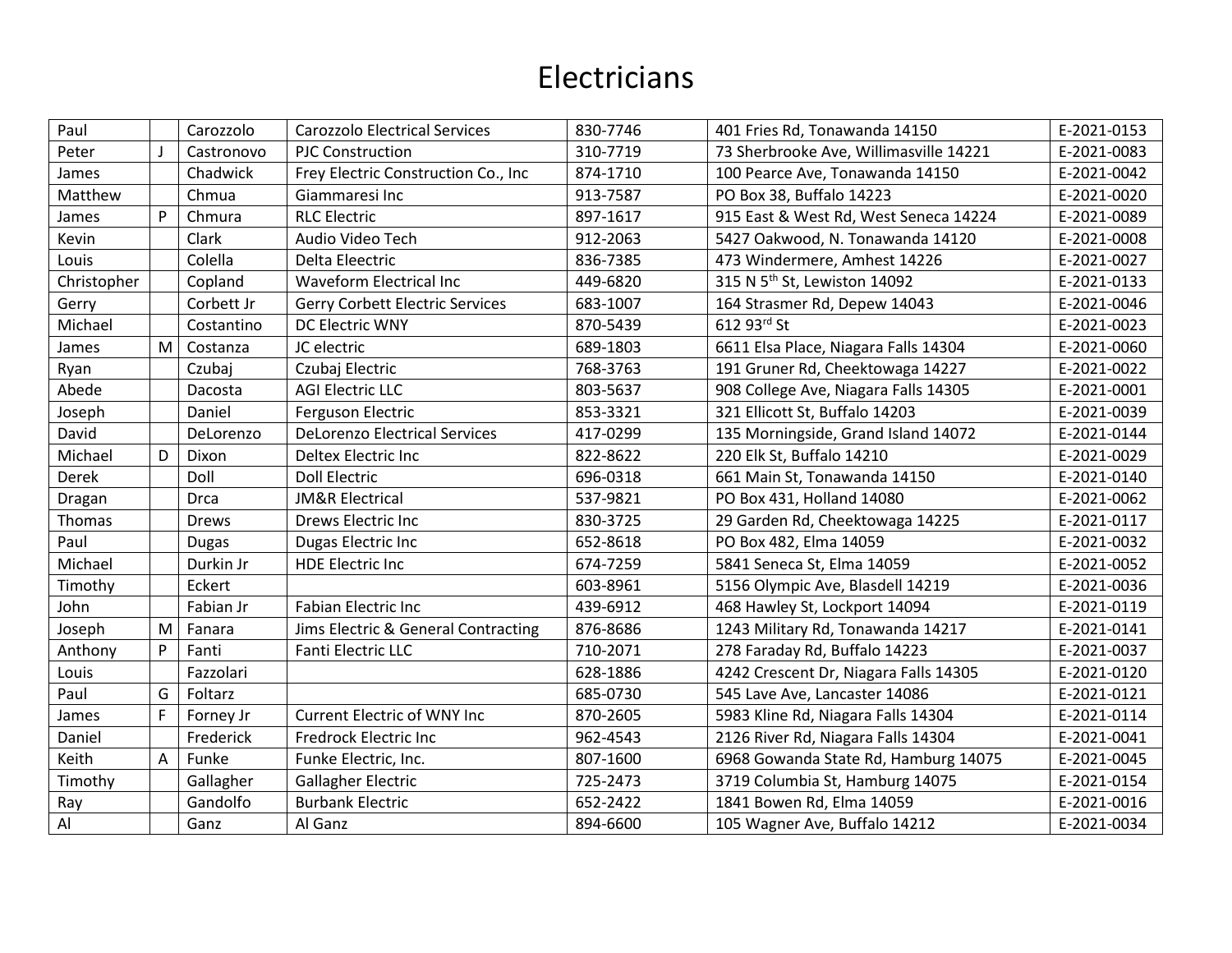| Michael      |        | Garguiolo       |                                        | 553-6695         | 3834 Meadowvale Dr, East Aurora 14059    | E-2021-0073 |
|--------------|--------|-----------------|----------------------------------------|------------------|------------------------------------------|-------------|
| Charles      |        | Gilbert         | <b>CG Enterprises</b>                  | 777-2989         | 196 Frederick Rd. Tonwanda 14150         | E-2021-0019 |
| Gregory      |        | Goforth         | Goforth Electric, Inc                  | 585-770-8404     | 16 Liberty St, Brockport 14420           | E-2021-0047 |
| David        |        | Gomesky         | <b>DGI Electrical Services</b>         | 297-7999         | 978 Upper Mountain Rd, Lewiston 14092    | E-2021-0116 |
| Martin       | E      | Goss            | <b>Grand Island Electric Inc.</b>      | 773-1224         | 825 N. Colony Rd, Grand Island 14072     | E-2021-0050 |
| <b>John</b>  |        | Greer           | <b>Greer Electric</b>                  | 472-8360         | 204 Hamlin Rd, Buffalo 14208             | E-2020-0126 |
| Mike         |        | Gulino          | <b>Gulino Electric Crop</b>            | 435-7828         | 3707 Old Lakeview, Lakeview 14085        | E-2021-0051 |
| William      |        | Heller Jr       | <b>Dynamic Electrical Solutions</b>    | 592-4226         | 50 Glen Street, Springville 14141        | E-2021-0033 |
| Tom          |        | Hildreth        | <b>Hildreth Electric</b>               | 739-0518         | PO Box 555, Lockport 14095               | E-2021-0053 |
| Frank        |        | Hoffman         | Gen-Tech Power Systems                 | 648-7208         | 505 B Erie St, Lancaster 14086           | E-2021-0122 |
| Ronald       |        | Hohle           | <b>Holley Electric</b>                 | 283-5063         | 2027 River Rd, Niagara Falls 14304       | E-2021-0139 |
| Edward       | R      | Howard          | ESSI, Inc                              | 826-8707         | 35 Lee St, Buffalo 14210                 | E-2021-0035 |
| John         |        | lannello        | <b>Superior Remodeling</b>             | 662-6912         | 621 Transit Rd, Orchard Park 14127       | E-2021-0131 |
| Nicholas     |        | Ippolito        | Ippolito Electric                      | 713-8164         | 125 Independence Dr, Orchard Park 14127  | E-2021-0167 |
| Charles      | G      | Jones Jr        | Wittbum Enterprises, Inc.              | 856-6610         | 36 Cypress St, Buffalo 14204             | E-2021-0104 |
| Shawn        |        | Kauffman        | Lighthouse Nabali LLC                  | 570-9775         | 106 Virgil Ave, Buffalo 14216            | E-2021-0068 |
| Ronald       |        | Kavanaugh       | <b>Apparent Choice Electrical</b>      | 785-5411         | PO Box 863, East Aurora 14052            | E-2020-0134 |
| Robert       |        | Kindzia         |                                        | 867-9075         | 158 Burnside Dr, Tonawanda 14150         | E-2021-0065 |
| Gregory      | M      | Klubek          | Integrity Electric Enterprises Inc.    | 913-2703         | 691 Schultz Rd, Elma 14059               | E-2021-0057 |
| Bob          |        | Kmitch          | K & A Electric Kmitch                  | 713-8748         | 6681 Jewett Holmwood, Orchard Park 14127 | E-2021-0066 |
| Peter        |        | Koelemeyer      | <b>NCS Electric Inc</b>                | 863-2469         | 11887 Trevett Rd, Springville 14141      | E-2021-0082 |
| Dennis       |        | Kremblas        | <b>Action Electric</b>                 | 912-2948         | 188 Heatherhill Dr, W Seneca 14224       | E-2021-0004 |
| <b>Jason</b> |        | <b>Kroening</b> | <b>The Gutter People of WNY</b>        | 583-0422         | 5086 Broadway, Depew 14043               | E-2020-0127 |
| Joseph       |        | Kurch           | <b>Great Lakes Electrical</b>          | 697-3895         | 180 Elk St, Buffalo 14210                | E-2021-0125 |
| Kiril        |        | Lazarov         | Goodwin Electric Corp                  | 634-4000         | 201 South Youngs Rd, Buffalo 14221       | E-2021-0049 |
| Albert       |        | LeClerc         |                                        | 870-4218         | 43 Chateau Terr E, Snyder 14226          | E-2021-0067 |
| Justin       |        | Leidolph        | J-L Services Inc                       | 635-9663         | 26 Harrard Ct, Cheektowaga 14225         | E-2021-0061 |
| Edward       | M      | Lentz           | Weydman Electric Inc                   | 315-410-9890     | 474 Young St, Tonawanda 14150            | E-2021-0168 |
| Marco        | C      | Lepore          | Veteran Electrical Contracting Ser Inc | 830-9106         | 3590 Grafton Ave, Blasdell 14219         | E-2021-0132 |
| Daniel       |        | Lubitz          | <b>DSL Electric</b>                    | 380-6722         | 6578 Dysinger Rd- Apt 16, Lockport 14094 | E-2021-0031 |
| Matthew      |        | Lycett          | O'Connell Electric                     | 585-924-2176     | 20 Lancaster Pkwy, Lancaster 14086       | E-2021-0107 |
| Kevin        |        | Macoff          | Macoff Electric, CTD                   | 741-9640         | 6721 Salt Rd, Clarence 14031             | E-2021-0069 |
| Carlo        | $\vee$ | Madonia Jr      | CVM Electric, Inc.                     | 824-2200 ext 102 | 220 Digens St., Buffalo 14206            | E-2021-0021 |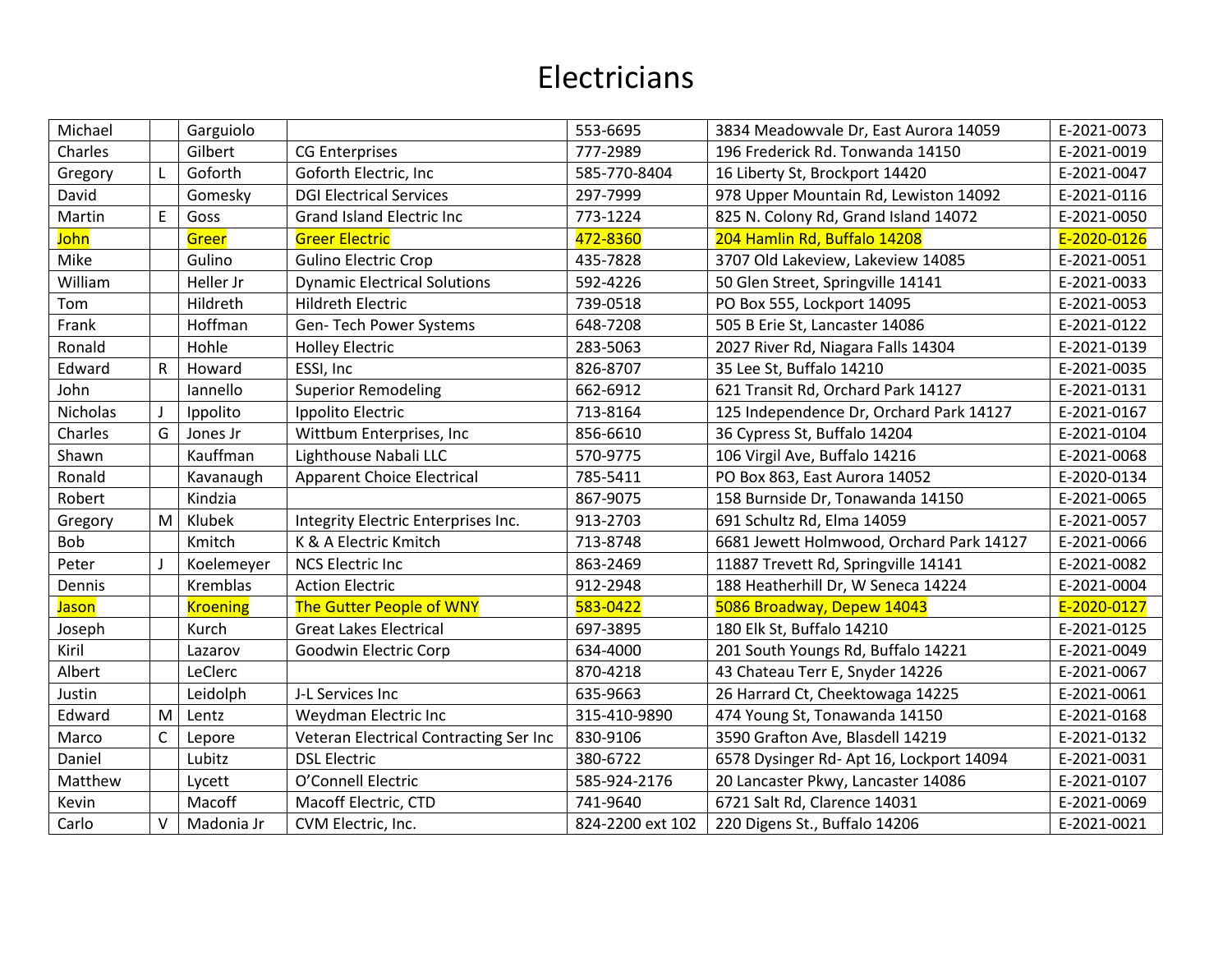| **Raymond    |   | Magliulo      | Queen City Electric                 | 280-3896     | 601 East Ave, Lockport 14094               | E-2021-0156 |
|--------------|---|---------------|-------------------------------------|--------------|--------------------------------------------|-------------|
| Robert       |   | Marasco       | M & M Electric Construction Co Inc  | 297--7060    | 4819 Henry Ave, Niagara Falls 14304        | E-2021-0076 |
| Kevin        |   | Martin        | Goodwin Electric Corp               | 634-4000     | 201 South Youngs Rd, Buffalo 14221         | E-2021-0048 |
| Craig        |   | McCaffrey     | <b>Delmar Electric</b>              | 874-7229     | 21 Cooper Ave, Tonawanda 14150             | E-2021-0024 |
| Jeffery      |   | McCaffrey     | <b>Delmar Electric</b>              | 692-0091     | 21 Cooper Ave, Tonawanda 14150             | E-2021-0025 |
| Joseph       |   | McCaffrey     | <b>Delmar Electric</b>              | 874-7226     | 21 Cooper Ave, Tonawanda 14150             | E-2021-0026 |
| Thomas       |   | McCartney     | <b>McCartney Electric</b>           | 835-4292     | 333 Linden Ave, Buffalo 14216              | E-2021-0071 |
| Timothy      |   | Mego          | <b>TRC Electric</b>                 | 560-5228     | 9146 Rt 246, Rushford 14777                | E-2021-0172 |
| Ronald       | A | Meier         |                                     | 681-0527     | 40 Schlemmer Rd, Lancaster 14086           | E-2021-0086 |
| Mark         |   | Melber        | Industrial Power and Lighting       | 854-1811     | 60 Deport St, Buffalo 14206                | E-2021-0058 |
| Bart         |   | Melchiorre    | Amer-Tech Electrical                | 836-9421     | 5411 Ridge Rd, Lockport 14094              | E-2021-0151 |
| Randy        |   | Melton        | <b>Melton Electric</b>              | 698-2257     | PO Box 958, Hamburg 14075                  | E-2021-0072 |
| *Timothy     |   | <b>Mielko</b> | <b>Timon Electric</b>               | 430-9210     | 50 Oakgrove Ct, Elma 14059                 | E-2020-0100 |
| Joseph       |   | <b>Migas</b>  | Lake View Electric of WNY Inc       | 574-1835     | 4893 Kennison Pkwy, Hamburg 14075          | E-2021-0159 |
| Russel       |   | Mikulski      | <b>ABC Hardware</b>                 | 803-7000     | 3336 Bailey Ave, Buffalo 14215             | E-2021-0002 |
| David        |   | Miller        | M & M Electric Construction Co Inc  | 297--7060    | 4819 Henry Ave, Niagara Falls 14304        | E-2021-0075 |
| Anthony      |   | Miniri        | <b>CATCO</b>                        | 481-6452     | 1266 Townline Rd,                          | E-2021-0018 |
| Michael      |   | Murphy        | Roy's Plumbing Heating & AC         | 493-1118     | 140 Cooper, Tonawanda 14150                | E-2021-0102 |
| <b>Brian</b> |   | Nash          | Mylerson Electric, Inc.             | 585-429-0081 | 120 Mushroom Blve Ste 108, Rochester 14623 | E-2021-0080 |
| Arthur       | D | Nerber        | Ferguson Electric                   | 853-3321     | 321 Ellicott St, Buffalo 14203             | E-2021-0038 |
| John         |   | <b>Neu</b>    | A Neu Design Interiors, Inc.        | 585-392-2875 | 305 Dunbar Rd, Hilton 14468                | E-2021-0108 |
| George       | Α | Newman Jr     | Newman Electric                     | 693-1928     | 15 Moyal Ave, Tonawanda 14150              | E-2021-0145 |
| Thomas       |   | Nichter       | Tom's Suburban Wiring               | 864-8351     | 180 Parkwood, Kenmore 14217                | E-2021-0146 |
| Steven       | A | Ostapowicz    | <b>SAO Property Maintenance</b>     | 228-7251     | 4877 Meyers Rd, Pendelton 14210            | E-2021-0091 |
| Jeremy       |   | Page          | Deltex Electric- Page Electric      | 715-6903     | 220 Elk St, Buffalo 14210                  | E-2021-0115 |
| Garrett      |   | Palmer        | Pelco Electric LLC                  | 814-580-7473 | 1230 N Blossom Rd, Elma 14059              | E-2021-0170 |
| Thomas       |   | Parkes        | O'Connell Electric Company Inc      | 716-869-4541 | 830 Phillips Rd, Victor 14564              | E-2021-0158 |
| Leonard      |   | Paryz         | Frey Electric Construction Co., Inc | 874-1710     | 100 Pearce Ave, Tonawanda 14150            | E-2021-0043 |
| Jason        |   | Pazda         | Pazda Electric Corp                 | 698-2711     | 8150 Stahley Rd, East Amherst 14051        | E-2021-0148 |
| Robert       |   | Penders       | Bob the Electric Guy                | 510-6546     |                                            | E-2021-0012 |
| Christopher  |   | Perkins       | Perkins Home Improvement LLC        | 574-4692     | 6233 Utley Rd, Akron 14001                 | E-2021-0152 |
| Jospeh       |   | Picone        | <b>Bison Electrical Services</b>    | 833-7300     | 2548 Elmwood Ave, Kenmore 14217            | E-2021-0011 |
| Norman       | F | Pieszak       | J & N Services Corp                 | 632-3304     | 244 Areo Dr, Cheektowaga 14225             | E-2021-0128 |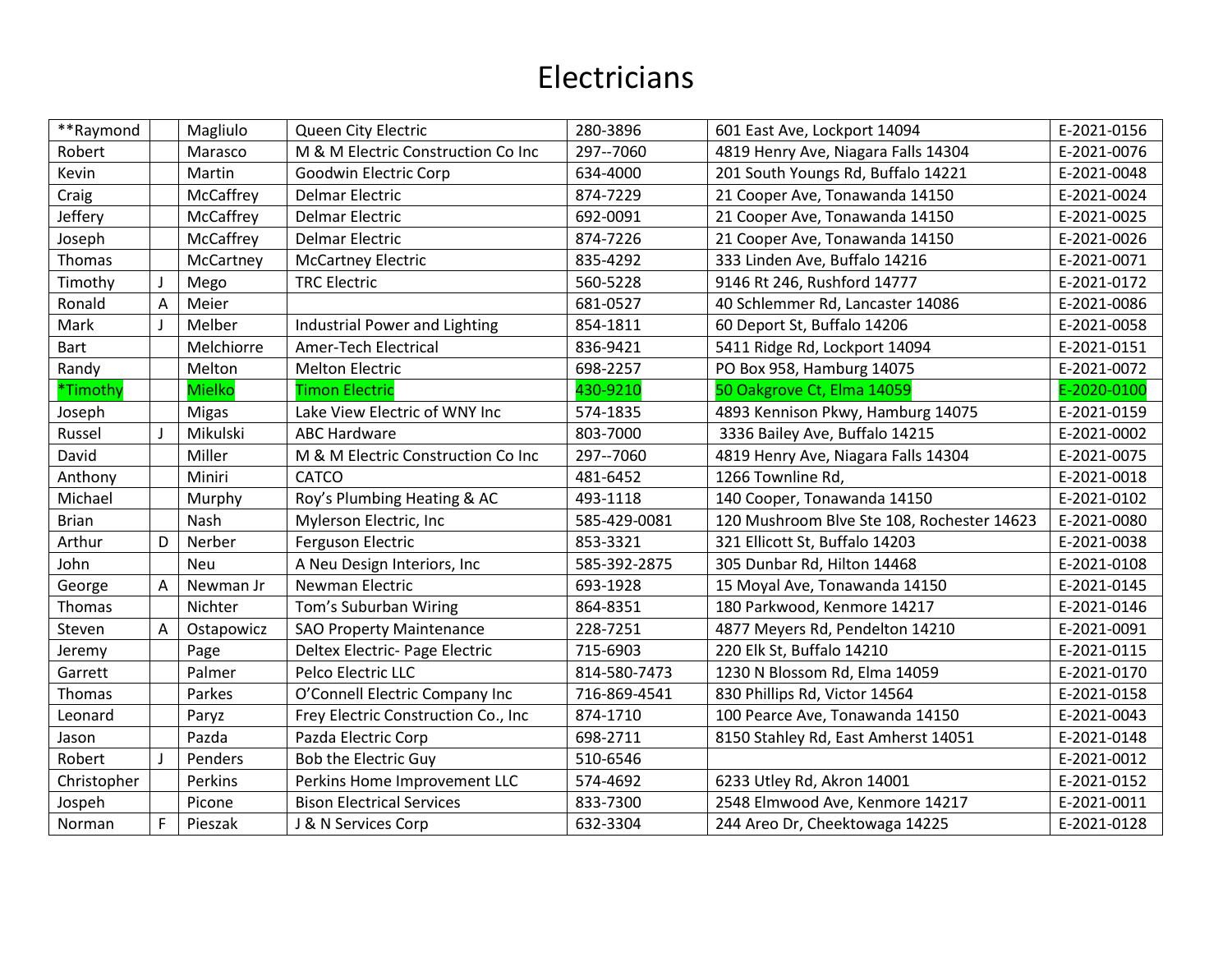| Larry         | $\overline{\mathsf{R}}$ | Powenski        | <b>Techmen Electrical Services Inc</b> | 238-6245        | 35 Meadowlawn, Orchard Park 14127        | E-2020-0099 |
|---------------|-------------------------|-----------------|----------------------------------------|-----------------|------------------------------------------|-------------|
| Kevin         |                         | Price           |                                        | 830-0086        | 4449 Shirley Rd, N. Collins 14111        | E-2021-0064 |
| Steve         | M                       | Ries            | <b>Ries Electric</b>                   | 583-7291        | 23 Lakewood Dr, Orchard Park 14127       | E-2021-0088 |
| Dean          |                         | Robideau        | Modern Electrical Construction, Inc    | 434-7126        | 5983 South Transit, Lockport 14094       | E-2021-0077 |
| David         |                         | Rulli           | Dave Rulli Electric                    | 990-7129        | 2944 Linwood Ave, Niagara Falls 14305    | E-2021-0137 |
| Michael       |                         | Ruopoli         | Nickel City Electric                   | 986-1081        | 612 Crescent Ave, Buffalo 14214          | E-2021-0173 |
| John          |                         | Russillio       | JR's Electric                          | 863-9477        | 1051 Bowen Rd, Elma 14059                | E-2021-0129 |
| David         |                         | Santillo        | Deltex Electric Inc                    | 822-8622        | 220 Elk St, Buffalo 14210                | E-2021-0028 |
| <b>Brian</b>  | P                       | Schaefer        | Schaefer Electric Inc                  | 689-3839        | 42 Pin Oak Dr, Williamsville 14221       | E-2021-0092 |
| Douglas       |                         | Schawel         |                                        | 648-6682        | 3706 Westview Ave, Hamburg 14075         | E-2021-0094 |
| Michael       |                         | Scherer         | <b>Scherer Electric</b>                | 648-6272 ex 223 | 5700 Mallou Dr, Hamburg 14075            | E-2021-0093 |
| <b>Brian</b>  |                         | Schulz          | <b>BRC Electric, Inc.</b>              | 733-9147        | 5400 Leete Rd, Lockport 14094            | E-2021-0013 |
| Andrew        |                         | Sciandra        | Gordon & Zoerb Electric Const Inc      | 633-1166        | 420 S. Harris Hill Rd, Buffalo 14221     | E-2021-0123 |
| Salvatore     |                         | Sciandra        | Frey Electric Construction Co., Inc.   | 874-1710        | 100 Pearce Ave, Tonawanda 14150          | E-2021-0044 |
| Forest        |                         | Shick           | <b>Hurricane Home Solutions</b>        | 585-244-0099    | 1840 Monroe Ave, Rochester 14618         | E-2021-0006 |
| Edward        |                         | Simoncelli      | Simoncelli Electric                    | 662-2780        | 3740 California Rd, Orchard Park 14127   | E-2021-0095 |
| Michael       | R                       | Simoncelli      | M/R Simoncelli Electric Inc            | 674-5360        | 99 Cedar Ridge Dr                        | E-2021-0079 |
| Scott         | F                       | Sitzman         | Sitzman's Appliance Center             | 937-9882        | 12812 Broadway, Alden 14004              | E-2021-0096 |
| David         |                         | Skinner         | Gordon & Zoerb Electric                | 563-6885        | 420 S Harris Hill, Buffalo 14221         | E-2021-0150 |
| Jessie        |                         | Smith           | <b>Quantum Electric</b>                | 984-4979        | 228 North St, Arcarde 14009              | E-2021-0147 |
| Matthew       | D                       | Smith           | Ferguson Electric                      | 853-3321        | 321 Ellicott St, Buffalo 14203           | E-2021-0040 |
| Michael       |                         | Smith           | Allegro Power LLC                      | 568-8866        | 6500 Sheridan Dr, Ste 100, Buffalo 14221 | E-2021-0109 |
| Ronald        | M                       | Smith           |                                        | 632-2797        | 4522 Harris Hill Rd, Williamsville 14221 | E-2021-0090 |
| Gerald        | A                       | Sorrentino      | Marranca Electric, Inc                 | 681-4400        | 3252 Walden Ave, Depew 14043             | E-2021-0070 |
| Samuel        |                         | Speciale        |                                        | 292-5206        | 75 Legion Dr, Tonawand 14217             | E-2021-0155 |
| Eric          |                         | Steinbrenner    | <b>WNY Service Electric Inc</b>        | 694-7574        | 69 Seymour St, Tonawanda 14150           | E-2021-0105 |
| David         | E                       | Stenzel         | <b>Stenzel Electrical Construction</b> | 998-2260        | 8535 Sunset Dr, Wiliamsville 14224       | E-2021-0097 |
| John          |                         | Svarczkopf      | <b>Swartz Electric Inc</b>             | 866-6242        | 242 Waverly Ave, Kenmore 14217           | E-2021-0098 |
| Aubrey        |                         | Swanson         | <b>CIR Electric</b>                    | 362-5000        | 400 Ingham Ave, Buffalo 14218            | E-2021-0112 |
| <b>Thomas</b> | F                       | <b>Sweeney</b>  | O'Connell Electric                     | 585-869-589     | 830 Phillips Rd, Victor 14564            | E-2020-0149 |
| Peter         | A                       | Szalay          | A & B Light Heat and Power Corp        | 873-7153        | 227 Adman Dr, Williamsville 14221        | E-2021-0003 |
| ***James      | P                       | <b>Taberski</b> |                                        | 585-733-3710    | 1616 Lake Rd, Webster 14580              | E-2020-0138 |
| Eric          |                         | Taylor          | <b>IPL Electrical</b>                  | 790-2639        | 60 Depot St, Buffalo 14206               | E-2021-0143 |